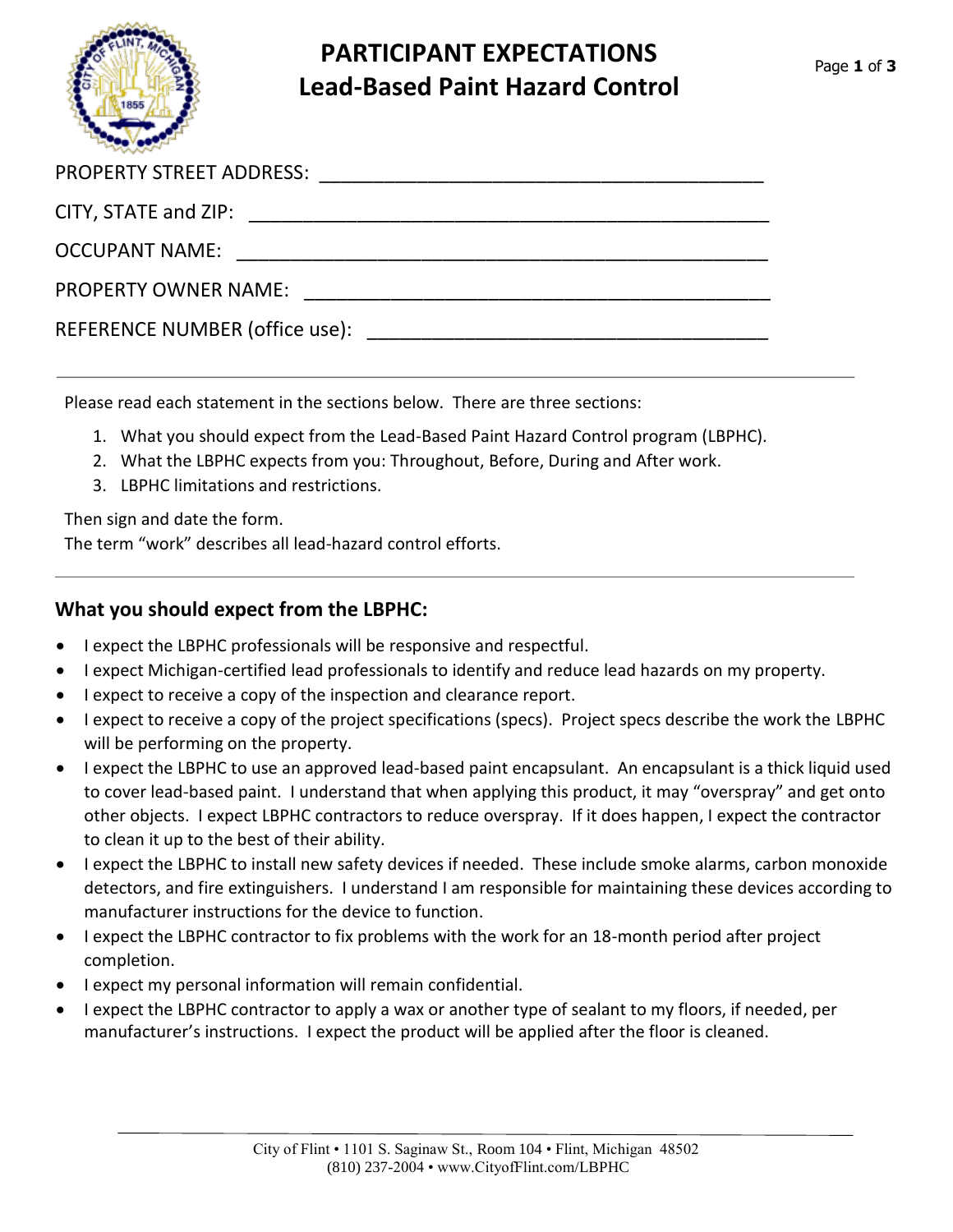## **What the LBPHC expects from you:**

Throughout the program:

- To cooperate and be respectful.
- To have all child occupants under the age of 6 tested for lead. Tests should occur no sooner than 6 months before work begins. A second test should occur no later than 6 months after work ends.

### Before work begins:

- To have home insurance, including theft and fire coverage.
- To review and agree to the project specs.
- To prepare the property (according to project needs) for work to begin. This may include moving all movable items such as furniture, valuables, small appliances, and other personal items to the center of the project room. It may include removing items from the work area. The LBPHC can delay or cancel work if the property is not properly prepared.
- To remove all window coverings such as curtains or blinds. You also will be responsible for reinstallation.
- To pay a part of the project cost, if specified, before project begins.
- To notify the LBPHC of any issues that may interfere with project work.
- To deactivate the home security system and all sensors. Please note, the LBPHC will not reactivate the system or sensors.
- To have the identified lead hazards fixed per project specs.

### During work (abatement)

- To relocate (move out), if required, while the work is being done. If relocated, you are not allowed to enter your home until the work is complete and cleared.
- To remove all pets while work is being performed.
- If relocated into a hotel:
	- $\circ$  To pay for your cost of food, gas, laundry, and incidentals including but not limited to phone calls.
	- $\circ$  To comply with hotel policy.
	- o To pay for any damages made to the hotel.
	- $\circ$  To cover costs to move somewhere else if asked to leave the hotel for violating hotel policy.
- To permit use of the property's existing utilities including but not limited to heat, electric, and water for the purpose of completing the work.
- To continue making routine household payments including but not limited to mortgage, rent, and utilities for the duration of the work.

### After the work is complete

- To complete extra repairs or finish-painting as outlined in the project specs. Homeowners are responsible for these repairs and finish-painting.
- To replace the gutter and downspout system if it was removed to complete specific exterior work on the home including but not limited to siding, soffit, fascia.